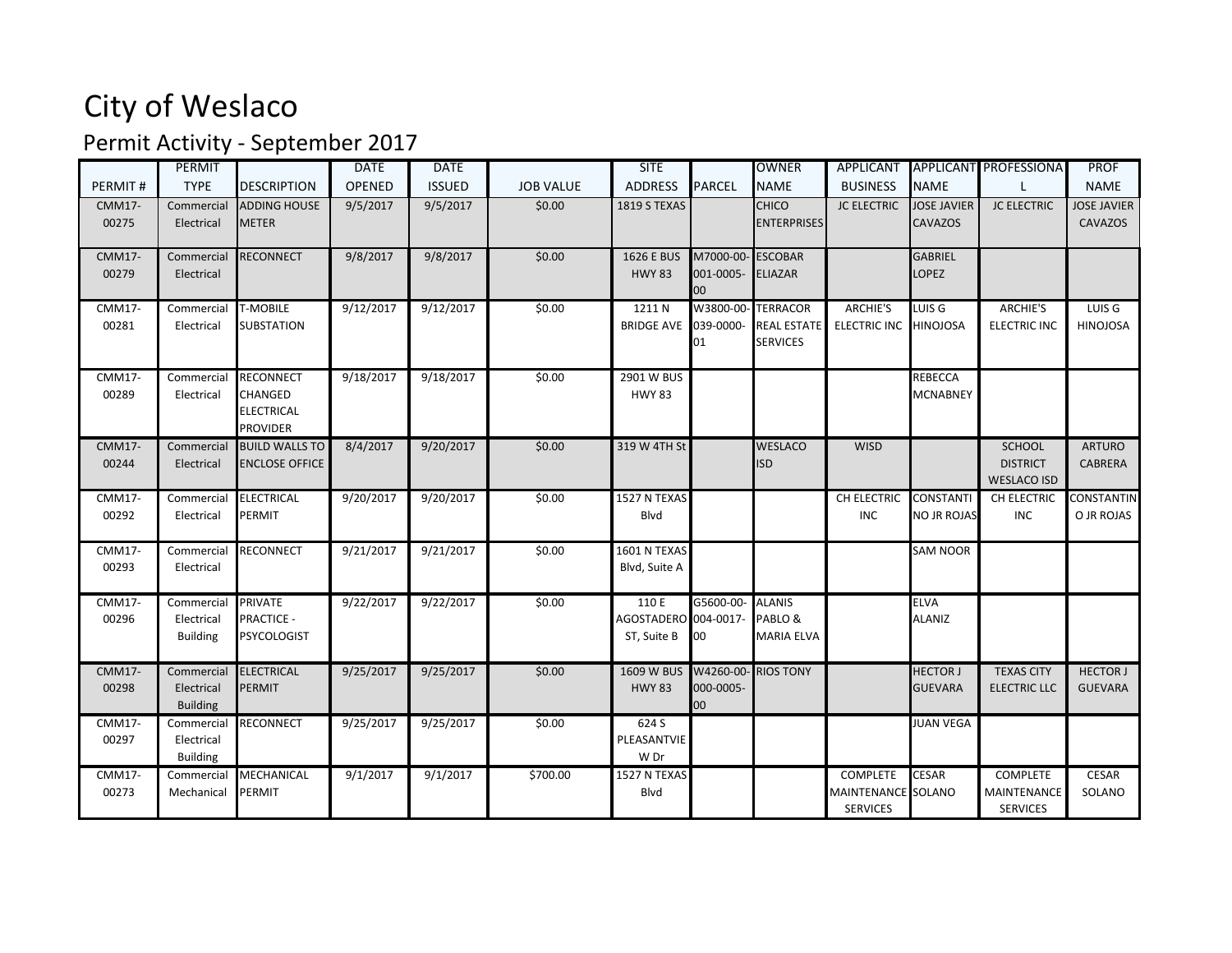| <b>CMM17-</b><br>00274 | Commercial<br>Mechanical         | MECHANICAL<br>PERMIT                 | 9/1/2017  | 9/1/2017  | \$1,800.00     | 1012 E 18TH K0600-02-<br><b>ST</b>     | $00\,$                       | <b>VALLEJO</b><br>004-0001- ANTONIO P                                       | <b>COMPLETE</b><br><b>MAINTENANCE SOLANO</b><br><b>SERVICES</b> | <b>CESAR</b>                       | <b>COMPLETE</b><br><b>MAINTENANCE</b><br><b>SERVICES</b> | <b>CESAR</b><br>SOLANO             |
|------------------------|----------------------------------|--------------------------------------|-----------|-----------|----------------|----------------------------------------|------------------------------|-----------------------------------------------------------------------------|-----------------------------------------------------------------|------------------------------------|----------------------------------------------------------|------------------------------------|
| CMM17-<br>00278        | Commercial<br>Mechanical         | FINISH OUT -<br><b>OFFICE</b>        | 9/6/2017  | 9/6/2017  | \$12,000.00    | 1210W<br>EXPRWY 83,<br>Suite B & C     | C2678-01-<br>000-0001-<br>00 | <b>GABRIELA'S</b><br><b>REAL ESTATE</b><br><b>HOLDINGS</b><br>LLC           | DAVE'S                                                          |                                    | DAVE'S                                                   |                                    |
| <b>CMM17-</b><br>00286 | Commercial<br>Mechanical         | all new duct<br>work install         | 9/13/2017 | 9/14/2017 | \$13,500.00    | 1504 W<br>EXPWY 83 St, 000-0007-<br>#M | H4225-00-<br>00 <sub>1</sub> | <b>CA VALLEY</b><br><b>INVESTMENT</b><br>S LLC                              | MAXIMUM<br><b>SERVICES</b>                                      | Paul Perez                         |                                                          |                                    |
| CMM17-<br>00287        | Commercial<br>Mechanical         | <b>REHAB CENTER</b>                  | 9/15/2017 | 9/15/2017 | \$135,450.00   | 1110 James St R3750-03-                | 002-0003-<br>00              | P.E. & J.T<br>MCDOUGAL<br><b>FAMILY</b><br>LIMITED<br>PARTNERSHI            | <b>TEXAS AIR</b><br><b>SERVICES</b>                             | JOEL<br>QUINTANILL                 | <b>TEXAS AIR</b><br><b>SERVICES</b>                      | <b>JOEL</b><br>QUINTANILL<br>Α     |
| <b>CMM17-</b><br>00294 | Commercial<br>Mechanical         | MECHANICAL<br>PERMIT                 | 9/21/2017 | 9/21/2017 | \$12,000.00    | 1211 N<br><b>BRIDGE AVE</b>            | W3800-00-<br>039-0000-<br>01 | <b>TERRACOR</b><br><b>REAL ESTATE</b><br><b>SERVICES</b>                    | <b>AIR STREAM</b><br>MECHANICAL                                 | <b>IRVIN</b><br><b>GARCIA</b>      | <b>AIR STREAM</b><br>MECHANICAL                          | <b>IRVIN</b><br><b>GARCIA</b>      |
| <b>CMM17-</b><br>00295 | Commercial<br>Mechanical         | MECHANICAL<br>PERMIT                 | 9/22/2017 | 9/22/2017 | \$115,360.00   | 1004 N TEXAS F7350-00-<br><b>BLVD</b>  | 011-0001-<br>00              | <b>WHATABUR</b><br><b>GER INC</b>                                           | <b>NORFOXX</b><br>REFRIGERATIO SMITH<br>${\sf N}$               | <b>MICHAEL</b>                     | <b>NORFOXX</b><br><b>REFRIGERATION</b>                   | <b>MICHAEL</b><br><b>SMITH</b>     |
| CMM17-<br>00265        | Commercial<br>New or<br>Addition | <b>T-MOBILE</b><br><b>SUBSTATION</b> | 8/23/2017 | 9/8/2017  | \$730,000.00   | 1211 N<br><b>BRIDGE AVE</b>            | W3800-00-<br>039-0000-<br>01 | <b>TERRACOR</b><br><b>REAL ESTATE</b><br><b>SERVICES</b>                    | <b>BROADDUS</b><br><b>CONSTRUCTIO</b><br>${\sf N}$              | <b>JOSEPH</b><br><b>GONZALEZ</b>   | <b>BROADDUS</b><br>CONSTRUCTION                          | <b>JOSEPH</b><br><b>GONZALEZ</b>   |
| <b>CMM17-</b><br>00236 | Commercial<br>New or<br>Addition | <b>HOTEL</b>                         | 7/31/2017 | 9/18/2017 | \$2,750,000.00 | 1004<br><b>FAIRFIELD</b><br>Blvd       |                              | <b>KRISHNA</b><br><b>VALLEY LLC</b>                                         | <b>MATRIX</b><br><b>BUILDER</b>                                 | <b>RITESHBHA</b><br><b>K PATEL</b> | <b>MATRIX</b><br><b>BUILDER</b>                          | RITESHBHA K<br>PATEL               |
| <b>CMM17-</b><br>00276 | Commercial<br>New or<br>Addition | <b>STORAGE 10X8</b>                  | 9/5/2017  | 9/20/2017 | \$250.00       | 701 S<br><b>MISSOURI</b>               | W2300-00-<br>057-0018-<br>00 | <b>TRUSTEES OF</b><br><b>THE</b><br><b>DIOCESES OF</b><br><b>WEST TEXAS</b> |                                                                 | <b>MARTIN</b><br><b>TORRES</b>     |                                                          |                                    |
| <b>CMM17-</b><br>00252 | Commercial<br>New or<br>Addition | <b>BAR B CUTIE</b><br>RESTAURANT     | 8/14/2017 | 9/25/2017 | \$750,000.00   | 812W<br>EXPRWY 83                      | R2432-01-<br>100-0001-<br>00 | <b>REYNA</b><br><b>FAMILY</b><br><b>LAND DEV</b><br><b>LTD</b>              |                                                                 | DANIEL<br><b>REYNA</b>             | <b>RC GENERAL</b><br>CONTRACTORS<br><b>LLC</b>           | DANIEL<br><b>REYNA</b>             |
| <b>CMM17-</b><br>00284 | Commercial<br>New or<br>Addition | <b>CAR PORT</b>                      | 9/13/2017 | 9/28/2017 | \$3,500.00     | 3100<br><b>ROSEMARY</b>                |                              | <b>BLANCO</b><br><b>LTD</b>                                                 | <b>BLANCO</b><br><b>ENTERPRISES</b> CONSTRUCTIO<br>N LTD        | <b>BENITO G</b><br><b>GONZALEZ</b> | <b>BLANCO</b><br>CONSTRUCTION<br><b>LTD</b>              | <b>BENITO G</b><br><b>GONZALEZ</b> |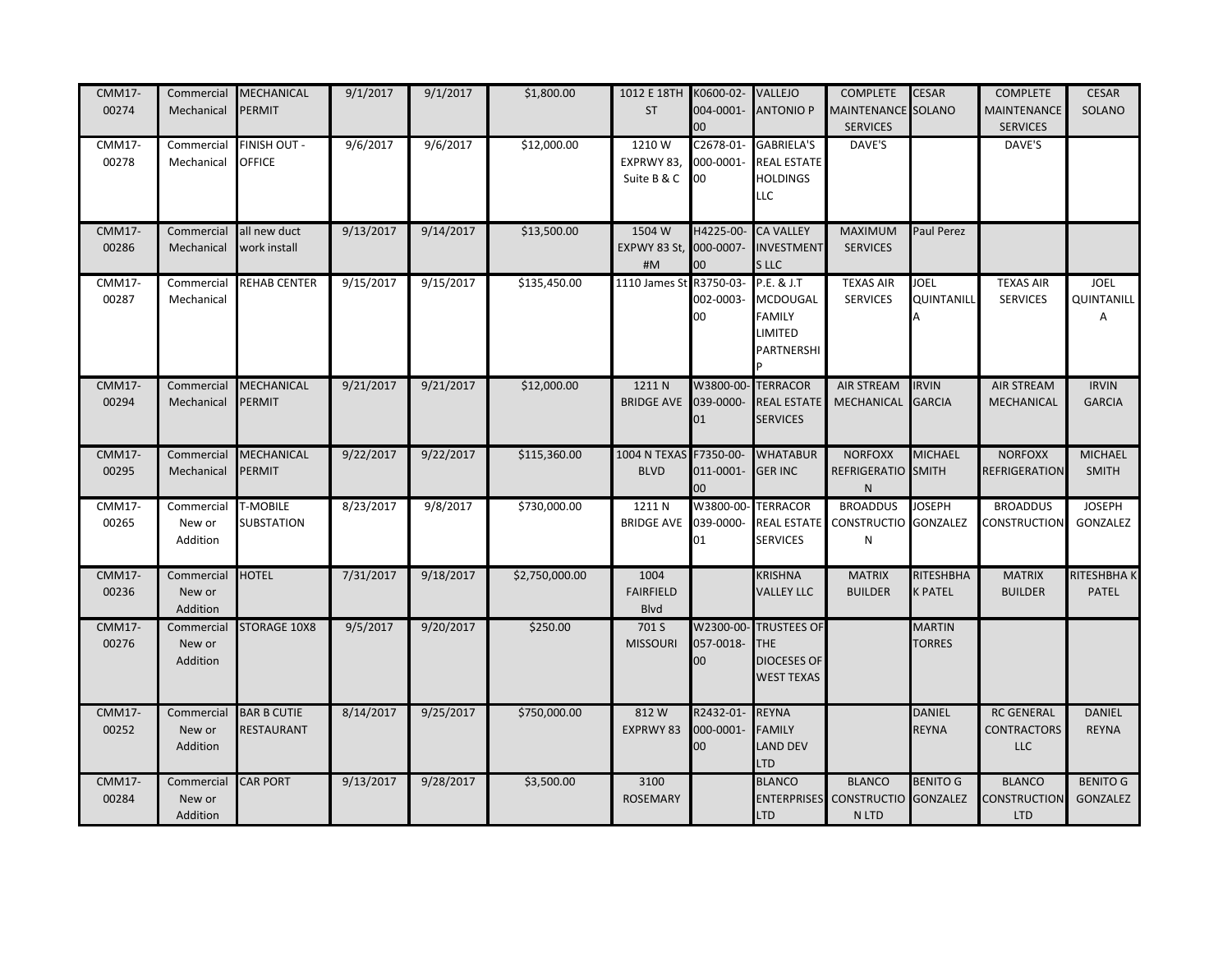| <b>CMM17-</b> | Commercial  | <b>CARPORT</b>      | 9/13/2017 | 9/28/2017 | \$3,500.00 | 3000                         |                   | <b>BLANCO</b>      | <b>BLANCO</b>                    | <b>BENITO G</b>  | <b>BLANCO</b>       | <b>BENITO G</b>     |
|---------------|-------------|---------------------|-----------|-----------|------------|------------------------------|-------------------|--------------------|----------------------------------|------------------|---------------------|---------------------|
| 00283         | New or      |                     |           |           |            | ROSEMARY Drl                 |                   |                    | ENTERPRISES CONSTRUCTIO GONZALEZ |                  | CONSTRUCTION        | GONZALEZ            |
|               | Addition    |                     |           |           |            |                              |                   | LTD                | N LTD                            |                  | <b>LTD</b>          |                     |
| <b>CMM17-</b> | Commercial  | <b>PLUMBING</b>     | 9/8/2017  | 9/8/2017  | \$0.00     | 1527 N TEXAS                 |                   |                    | <b>LONESTAR</b>                  | <b>FRANCISCO</b> | <b>LONESTAR</b>     | <b>FRANCISCO JI</b> |
| 00280         | Plumbing    | <b>PERMIT</b>       |           |           |            | Blvd                         |                   |                    | PLUMBING                         | J LOPEZ          | <b>PLUMBING</b>     | LOPEZ               |
| <b>CMM17-</b> | Commercial  | <b>MULTI-FAMILY</b> | 9/12/2017 | 9/12/2017 | \$0.00     | 1501 N                       |                   | <b>RICARDO</b>     |                                  | <b>DAVID JR</b>  | <b>MONTEZ</b>       | <b>DAVID JR</b>     |
| 00282         | Plumbing    | <b>RESIDENTIAL</b>  |           |           |            | <b>BORDER</b>                |                   | <b>RUBIANO</b>     |                                  | <b>MONTEZ</b>    | <b>PLUMBING LLC</b> | <b>MONTEZ</b>       |
|               |             | <b>APARTMENTS</b>   |           |           |            |                              |                   |                    |                                  |                  |                     |                     |
| <b>CMM17-</b> | Commercial  | <b>PLUMBING</b>     | 9/15/2017 | 9/15/2017 | \$0.00     | 1211 N                       | W3800-00-TERRACOR |                    |                                  | <b>MIGUEL A</b>  | <b>MID VALLEY</b>   | <b>MIGUEL A</b>     |
| 00288         | Plumbing    | PERMIT              |           |           |            | <b>BRIDGE AVE</b>            | 039-0000-         | <b>REAL ESTATE</b> |                                  | <b>HINIJOSA</b>  | PLUMBING CO         | <b>HINIJOSA</b>     |
|               |             |                     |           |           |            |                              |                   | <b>SERVICES</b>    |                                  |                  |                     |                     |
|               |             |                     |           |           |            |                              |                   |                    |                                  |                  |                     |                     |
| <b>CMM17-</b> | Commercial  | <b>PLUMBING</b>     | 9/26/2017 | 9/26/2017 | \$0.00     | 718 W 6TH St                 |                   |                    | VALDEZ                           | ANIBAL           | VALDEZ              | ANIBAL              |
| 00300         | Plumbing    | <b>PERMIT</b>       |           |           |            |                              |                   |                    | PLUMBING                         | VALDEZ           | PLUMBING            | VALDEZ              |
|               |             |                     |           |           |            |                              |                   |                    |                                  |                  |                     |                     |
| RES17-00904   | Residential | <b>STORAGE ROOM</b> | 8/25/2017 | 9/5/2017  | \$850.00   | 1601 OAK LN W3920-02- ACOSTA |                   |                    |                                  | <b>ANTHONY</b>   |                     |                     |
|               | Alteration  | 10X10               |           |           |            |                              | 000-0136- ANTHONY |                    |                                  | <b>ROBERT</b>    |                     |                     |
|               |             |                     |           |           |            |                              | nn.               | InOPT              |                                  | ACOCTA           |                     |                     |

|             | AILEI dUUI                | <b>ITAVIA</b>                      |           |           |             |                                       | UUU-UIJU- HIIIHUIII<br>00            | <b>ROBERT</b>                                             |                                               | <b>NUDENI</b><br><b>ACOSTA</b>     |                                              |                                     |
|-------------|---------------------------|------------------------------------|-----------|-----------|-------------|---------------------------------------|--------------------------------------|-----------------------------------------------------------|-----------------------------------------------|------------------------------------|----------------------------------------------|-------------------------------------|
| RES17-00952 | Residential<br>Alteration | <b>RE-ROOF</b>                     | 9/12/2017 | 9/12/2017 | \$3,169.84  | 825 N PEREZ<br><b>AVE</b>             | V3800-01-<br>003-0006-<br>nn         | <b>RODRIGUEZ</b><br><b>DIANA C</b>                        |                                               | <b>MOSES</b><br>VILLARREAL         |                                              |                                     |
| RES17-00817 | Residential<br>Alteration | <b>ADDING</b><br><b>DRIVEWAY</b>   | 8/3/2017  | 9/18/2017 | \$1,500.00  | 2001 W<br><b>LINCOLN ST</b>           | 000-0028- AMELIA                     | W2950-01-SANDOVAL                                         |                                               | <b>AMELIA</b><br><b>NAVA</b>       |                                              |                                     |
| RES17-00831 | Residential<br>Alteration | <b>REPLACE 8</b><br><b>WINDOWS</b> | 8/8/2017  | 9/26/2017 | \$10,207.00 | 1017 W 6TH<br><b>ST</b>               | W3800-00-PRESAS<br>72                | 671-0000- ALFREDO &<br><b>ALICIA G</b>                    | SEARS HOME JULIE<br><b>IMPROVEMENT FULLER</b> |                                    | <b>SEARS HOME</b><br><b>IMPROVEMENT</b><br>S | <b>JULIE FULLER</b>                 |
| RES17-00923 | Residential<br>Electrical | <b>ELECTRICAL</b><br><b>PERMIT</b> | 9/1/2017  | 9/1/2017  | \$0.00      | 1305 S TEXAS W3800-00-MCALLEN<br>Blvd |                                      | 680-0000- ZEMFIRA &<br>CULLEN A                           | ARCHIE'S<br>ELECTRIC INC HINOJOSA             | LUIS G                             | <b>ARCHIE'S</b><br><b>ELECTRIC INC</b>       | LUIS G<br><b>HINOJOSA</b>           |
| RES17-00931 | Residential<br>Electrical | <b>NEW HOME</b>                    | 9/5/2017  | 9/5/2017  | \$0.00      | 3109 THICKET                          | Q0952-00-<br>000-0055- GARCIA<br>DO. | <b>JUAN M</b>                                             | VILLANUEVA<br><b>ELECTRIC</b>                 | <b>FRANK D</b><br><b>VILLANUEV</b> | VILLANUEVA<br><b>ELECTRIC</b>                | <b>FRANKD</b><br>VILLANUEVA         |
| RES17-00933 | Residential<br>Electrical | <b>RECONNECT</b>                   | 9/6/2017  | 9/6/2017  | \$0.00      | 710 S<br>OKLAHOMA,<br>Apt C           | J3600-00-<br>001-0006-<br>DO.        | <b>MENDEZ</b><br><b>ELEAZAR &amp;</b><br><b>ESMERALDA</b> |                                               | <b>ELEAZAR</b><br><b>MENDEZ</b>    |                                              |                                     |
| RES17-00938 | Residential<br>Electrical | <b>UPGRADE</b>                     | 9/7/2017  | 9/7/2017  | \$0.00      | 205 E SGT MC<br><b>GARCIA</b>         |                                      | <b>HECTOR DE</b><br>LA ROSA                               | VILLANUEVA<br><b>ELECTRIC</b>                 | <b>FRANKD</b><br><b>VILLANUEV</b>  | VILLANUEVA<br><b>ELECTRIC</b>                | <b>FRANK D</b><br><b>VILLANUEVA</b> |
| RES17-00945 | Residential<br>Electrical | <b>ELECTRICAL</b><br><b>PERMIT</b> | 9/8/2017  | 9/8/2017  | \$0.00      | 705 Santa Fe                          |                                      | <b>AURELIO</b><br>RAMIREZ JR                              | VILLANUEVA<br><b>ELECTRIC</b>                 | <b>FRANK D</b><br>VILLANUEV        | VILLANUEVA<br><b>ELECTRIC</b>                | <b>FRANK D</b><br>VILLANUEVA        |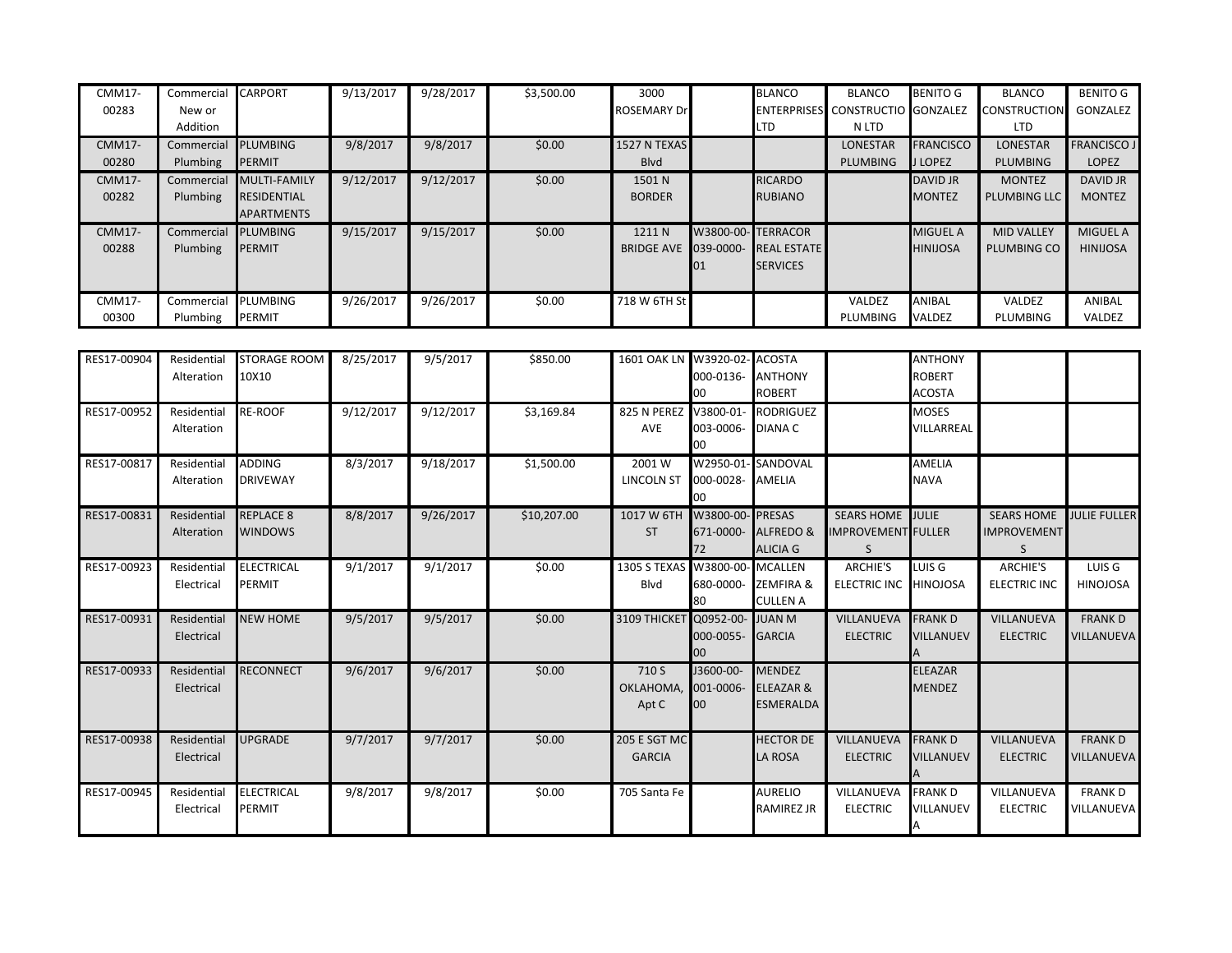| RES17-00946 | Residential<br>Electrical | <b>ELECTRICAL</b><br>PERMIT | 9/11/2017 | 9/11/2017 | \$0.00 | 1202 JASPER C8220-03-            | 000-0126-<br>00              | <b>BELINDA</b><br><b>BASALDUA</b>             | DAVID'S<br><b>ELECTRIC</b>              | <b>DAVID</b><br>OROCIO               | DAVID'S<br><b>ELECTRIC</b>              | <b>DAVID</b><br><b>OROCIO</b>   |
|-------------|---------------------------|-----------------------------|-----------|-----------|--------|----------------------------------|------------------------------|-----------------------------------------------|-----------------------------------------|--------------------------------------|-----------------------------------------|---------------------------------|
| RES17-00950 | Residential<br>Electrical | <b>ELECTRICAL</b><br>PERMIT | 9/11/2017 | 9/11/2017 | \$0.00 | 201 E 11TH St                    | M6700-00-<br>003-0009-<br>00 | <b>ELIZALDE</b><br>MINERVA R                  | <b>JAS ELECTRIC</b><br><b>INC</b>       | <b>GERARDO</b><br><b>CASAREZ</b>     | <b>JAS ELECTRIC</b><br><b>INC</b>       | <b>GERARDO</b><br>CASAREZ       |
| RES17-00951 | Residential<br>Electrical | <b>RE-CONNECT</b>           | 9/11/2017 | 9/11/2017 | \$0.00 | 2018 ABILENE E8500-00-<br>DR     | 004-0016-<br>00              | <b>DE LEON</b><br>EDUARDO                     |                                         | DOMINGA<br>REYES                     |                                         |                                 |
| RES17-00956 | Residential<br>Electrical | <b>NEW HOME</b>             | 9/12/2017 | 9/12/2017 | \$0.00 | <b>3710 FICA</b>                 |                              |                                               | VELASQUEZ<br><b>ELECTRIC</b>            | <b>TOMAS G</b><br>VELASQUEZ          | VELASQUEZ<br><b>ELECTRIC</b>            | <b>TOMAS G</b><br>VELASQUEZ     |
| RES17-00963 | Residential<br>Electrical | <b>NEW HOME</b>             | 9/12/2017 | 9/12/2017 | \$0.00 | 2105 W<br>MIMOSA DR              | M3920-00-<br>006-0013-<br>00 | <b>MID POINT</b><br><b>PROPERTIES</b><br>LLC  | <b>IES</b><br>RESIDENTIAL<br><b>INC</b> | <b>JOSE MARIO</b><br>VASQUEZ         | <b>IES</b><br>RESIDENTIAL<br><b>INC</b> | <b>JOSE MARIO</b><br>VASQUEZ    |
| RES17-00964 | Residential<br>Electrical | <b>NEW HOME</b>             | 9/12/2017 | 9/12/2017 | \$0.00 | 2107W<br>MIMOSA DR               | M3920-00-<br>006-0012-<br>00 | <b>MID POINT</b><br><b>PROPERTIES</b><br>LLC  | <b>IES</b><br>RESIDENTIAL<br><b>INC</b> | <b>JOSE MARIO</b><br>VASQUEZ         | <b>IES</b><br>RESIDENTIAL<br><b>INC</b> | <b>JOSE MARIO</b><br>VASQUEZ    |
| RES17-00966 | Residential<br>Electrical | PLUMBING<br>PERMIT          | 9/12/2017 | 9/12/2017 | \$0.00 | 1912 MARIA<br><b>ISABEL</b>      |                              | EMMA<br>RODRIGUEZ                             | <b>TRIPLE A</b><br><b>ELECTRIC</b>      | <b>GUADALUPE</b><br><b>RUIZ</b>      | <b>TRIPLE A</b><br><b>ELECTRIC</b>      | <b>GUADALUPE</b><br><b>RUIZ</b> |
| RES17-00969 | Residential<br>Electrical | <b>NEW HOME</b>             | 9/13/2017 | 9/13/2017 | \$0.00 | 622 LEE<br><b>GARZA ST</b>       | B3150-01-<br>003-0005-<br>00 | GARZA<br>JUANITA                              | DAVID'S<br><b>ELECTRIC</b>              | <b>DAVID</b><br>OROCIO               | DAVID'S<br><b>ELECTRIC</b>              | <b>DAVID</b><br><b>OROCIO</b>   |
| RES17-00976 | Residential<br>Electrical | <b>ELECTRICAL</b><br>PERMIT | 9/14/2017 | 9/14/2017 | \$0.00 | 2320 S<br><b>BORDER AVE</b>      | W3800-00<br>734-0000-<br>48  | <b>TREVINO</b><br>MARIA<br><b>BERTHA</b>      | <b>JC ELECTRIC</b>                      | <b>JOSE JAVIER</b><br>CAVAZOS        | <b>JC ELECTRIC</b>                      | <b>JOSE JAVIER</b><br>CAVAZOS   |
| RES17-00978 | Residential<br>Electrical | <b>ELECTRICAL</b><br>PERMIT | 9/15/2017 | 9/15/2017 | \$0.00 | 2112 PAGE                        | S5447-00-<br>000-0224-<br>00 |                                               |                                         | FRANK D<br>VILLANUEV                 | VILLANUEVA<br><b>ELECTRIC</b>           | <b>FRANKD</b><br>VILLANUEVA     |
| RES17-00979 | Residential<br>Electrical | <b>ELECTRICAL</b><br>PERMIT | 9/15/2017 | 9/15/2017 | \$0.00 | 609<br>PALESTINA                 |                              | KIM-MAR<br><b>CONST LLC</b>                   |                                         | <b>FRANKD</b><br>VILLANUEV           | VILLANUEVA<br><b>ELECTRIC</b>           | <b>FRANKD</b><br>VILLANUEVA     |
| RES17-00984 | Residential<br>Electrical | UPGRADE<br><b>SERVICE</b>   | 9/15/2017 | 9/15/2017 | \$0.00 | 710 S<br>OKLAHOMA,<br>Apt C      | J3600-00-<br>001-0006-<br>00 | MENDEZ<br>ELEAZAR &<br>ESMERALDA              | <b>TRIPLE A</b><br><b>ELECTRIC</b>      | <b>GUADALUPE</b><br><b>RUIZ</b>      | <b>TRIPLE A</b><br><b>ELECTRIC</b>      | <b>GUADALUPE</b><br>RUIZ        |
| RES17-00990 | Residential<br>Electrical | <b>ELECTRICAL</b><br>PERMIT | 9/20/2017 | 9/20/2017 | \$0.00 | 3822 TIERRA<br><b>ESCONDIDO</b>  | T5438-02-<br>003-0052-<br>00 | <b>REYNA</b><br><b>EZEQUIEL JR</b><br>& LIVIA | <b>ARCHIE'S</b><br><b>ELECTRIC INC</b>  | LUIS G<br><b>HINOJOSA</b>            | ARCHIE'S<br><b>ELECTRIC INC</b>         | LUIS G<br><b>HINOJOSA</b>       |
| RES17-00988 | Residential<br>Electrical | RECONNECT                   | 9/20/2017 | 9/20/2017 | \$0.00 | 2001 S TEXAS,<br><b>Unit 526</b> |                              |                                               | <b>JC ELECTRIC</b>                      | <b>JOSE JAVIER</b><br><b>CAVAZOS</b> | <b>JC ELECTRIC</b>                      | <b>JOSE JAVIER</b><br>CAVAZOS   |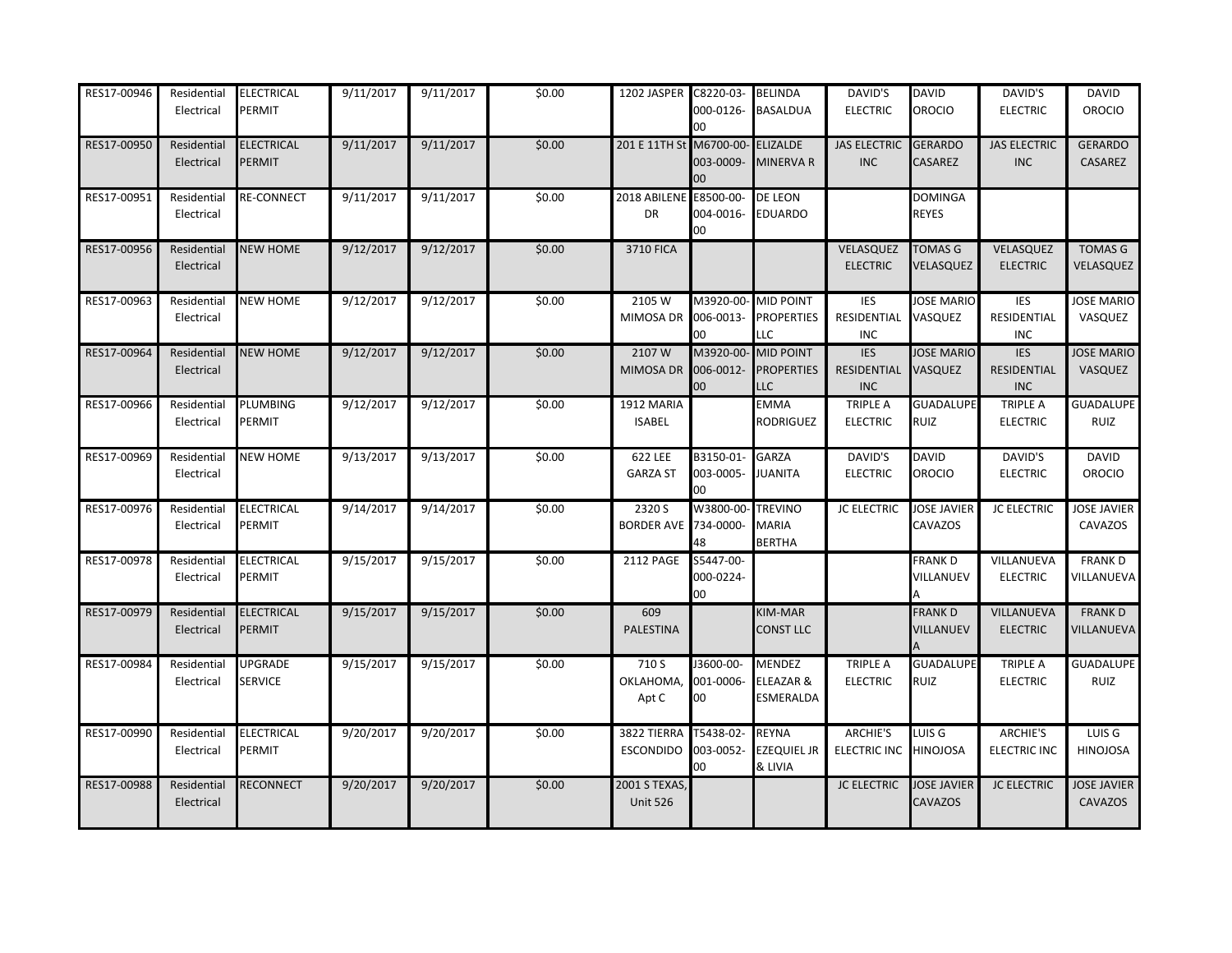| RES17-00991 | Residential<br>Electrical                    | ELECTRICAL<br>PERMIT        | 9/21/2017 | 9/21/2017 | \$0.00     | 1511 JUDI                                    |                                  | JUAN<br><b>AGUILAR</b>                                 |                                                          | <b>BENITO</b><br><b>FUENTES</b>    | <b>MEP</b><br><b>CONSTRUCTION</b><br>SERVICES LLC    |                              |
|-------------|----------------------------------------------|-----------------------------|-----------|-----------|------------|----------------------------------------------|----------------------------------|--------------------------------------------------------|----------------------------------------------------------|------------------------------------|------------------------------------------------------|------------------------------|
| RES17-00997 | Residential<br>Electrical                    | <b>NEW HOME</b>             | 9/22/2017 | 9/22/2017 | \$0.00     | 922 LINCOLN H2150-01- HERNANDEZ<br><b>DR</b> | 002-0027-<br>00                  | JOEL &<br><b>MARTINA</b>                               |                                                          | ORLANDO G<br><b>GARCIA</b>         | ORLANDO'S<br><b>ELECTRICAL</b><br><b>SERVICES</b>    | ORLANDO G<br><b>GARCIA</b>   |
| RES17-01000 | Residential<br>Electrical<br><b>Building</b> | ELECTRICAL                  | 9/25/2017 | 9/25/2017 | \$0.00     | 622<br>ARMADILLO                             | R0935-02-<br>000-0019-<br>00     | <b>JOSE ANGEL</b><br>SEPULVEDA                         |                                                          | <b>EDY ARIAS</b>                   | AJF ELECTRIC                                         |                              |
| RES17-01001 | Residential<br>Electrical<br><b>Building</b> | ELECTRICAL                  | 9/25/2017 | 9/25/2017 | \$0.00     | 2416 E 10TH<br><b>ST</b>                     | L1958-00-<br>002-0009-<br>00     | <b>TORRES JOSE</b><br><b>R&amp;</b><br>SALOMON         |                                                          | SALOMON<br><b>TORRES</b>           | <b>SUNRISE</b><br><b>ELECTRIC</b>                    | <b>JUAN</b><br><b>GAYTAN</b> |
| RES17-01003 | Residential<br>Electrical<br><b>Building</b> | <b>ELECTRICAL</b>           | 9/26/2017 | 9/26/2017 | \$0.00     | 2307 S<br>MULBERRY DR 001-0005-              | M3920-00-<br>00                  | <b>MID POINT</b><br><b>PROPERTIES</b><br><b>LLC</b>    |                                                          | <b>BENJAMIN</b><br><b>IBARRA</b>   | IES<br>RESIDENTIAL<br><b>INC</b>                     | <b>JOSE MARIO</b><br>VASQUEZ |
| RES17-01005 | Residential<br>Electrical<br><b>Building</b> | <b>ELECTRICAL</b>           | 9/26/2017 | 9/26/2017 | \$0.00     | <b>1805 LARGO</b>                            | P3650-01-<br>000-0091-<br>$00\,$ |                                                        |                                                          | Aurelio<br>Ramirez Jr.             | VILLANUEVA<br><b>ELECTRIC</b>                        | <b>FRANK D</b><br>VILLANUEVA |
| RES17-01006 | Residential<br>Electrical<br><b>Building</b> | ELECTRICAL                  | 9/26/2017 | 9/26/2017 | \$0.00     | 2104<br>SALVADOR                             |                                  | JULIO<br>RAMIREZ                                       |                                                          | JULIO<br>RAMIREZ                   | VILLANUEVA<br><b>ELECTRIC</b>                        | <b>FRANK D</b><br>VILLANUEVA |
| RES17-01007 | Residential<br>Electrical<br><b>Building</b> | <b>RE-CONNECT</b>           | 9/27/2017 | 9/27/2017 | \$0.00     | 829N<br><b>MARTINEZ</b><br>Ave               |                                  |                                                        |                                                          | <b>ESTEFANY</b><br><b>ORENDAIN</b> |                                                      |                              |
| RES17-01008 | Residential<br>Electrical<br><b>Building</b> | <b>RE-CONNECT</b>           | 9/27/2017 | 9/27/2017 | \$0.00     | 600 S BRIDGE<br>AVE, Unit 706                |                                  |                                                        | JAVIER DE LA O JAVIER DE                                 | LA O                               | JAVIER DE LA O                                       |                              |
| RES17-00921 | Residential<br>Mechanical                    | MECHANICAL<br><b>PERMIT</b> | 9/1/2017  | 9/1/2017  | \$3,500.00 | 3521 PECAN<br><b>GROVE</b>                   | P5005-01-<br>00D-0037-<br>00     | <b>WENDY</b><br><b>GARCIA</b>                          |                                                          | <b>CESAR</b><br><b>GARCIA</b>      | <b>UNION AIR</b><br><b>CONDITIONING</b><br>& HEATING |                              |
| RES17-00922 | Residential<br>Mechanical                    | MECHANICAL<br>PERMIT        | 9/1/2017  | 9/1/2017  | \$2,800.00 | 3909 TIERRA<br><b>ESCONDIDO</b>              | T5438-02-<br>003-0016-<br>00     | <b>REYNA</b><br><b>EZEQUIEL JR</b><br>& LIVIA          | <b>COMPLETE</b><br>MAINTENANCE SOLANO<br><b>SERVICES</b> | <b>CESAR</b>                       | COMPLETE<br>MAINTENANCE<br><b>SERVICES</b>           | CESAR<br>SOLANO              |
| RES17-00925 | Residential<br>Mechanical                    | MECHANICAL<br>PERMIT        | 9/1/2017  | 9/1/2017  | \$4,000.00 | 3900 SPANISH P5005-02-<br>OAK Dr             | 00G-0004-<br>00                  |                                                        | E AND E AIR<br>CONDITIONING PICHARDO<br><b>INC</b>       | <b>ARMANDO</b>                     | E AND E AIR<br>CONDITIONING<br><b>INC</b>            | ARMANDO<br><b>PICHARDO</b>   |
| RES17-00932 | Residential<br>Mechanical                    | MECHANICAL<br>PERMIT        | 9/6/2017  | 9/6/2017  | \$2,900.00 | 1722 S MISTY<br>Ln                           | S4847-01-<br>001-0022-<br>00     | <b>OLIVEBAUM</b><br>JAMES &<br>ELIDA DE<br><b>LEON</b> | <b>COMPLETE</b><br>MAINTENANCE SOLANO<br><b>SERVICES</b> | <b>CESAR</b>                       | <b>COMPLETE</b><br>MAINTENANCE<br><b>SERVICES</b>    | CESAR<br>SOLANO              |
| RES17-00947 | Residential<br>Mechanical                    | <b>NEW HOME</b>             | 9/11/2017 | 9/11/2017 | \$3,800.00 | 705 TIERRA<br>PROMETIDA                      | T5432-00-<br>000-0100-<br>00     |                                                        | <b>FAST AIR</b>                                          | <b>CARLA</b><br><b>BELTRAN</b>     | <b>FAST AIR</b>                                      | CARLA<br><b>BELTRAN</b>      |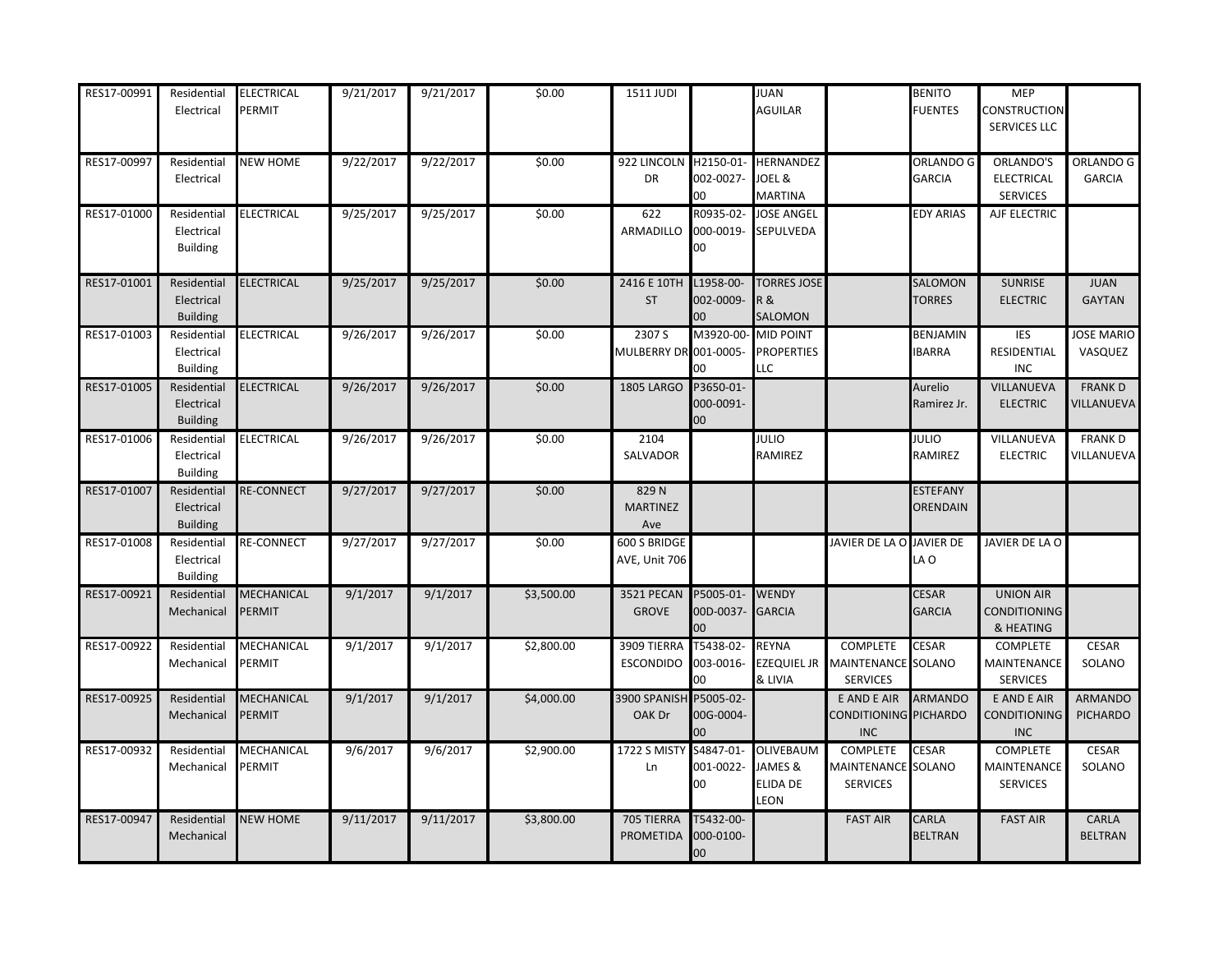| RES17-00948 | Residential<br>Mechanical         | <b>NEW HOME</b>             | 9/11/2017 | 9/11/2017 | \$3,200.00  | 705 Santa Fe                    |                              | AURELIO<br>RAMIREZ JR                                | <b>FAST AIR</b>                                                     | CARLA<br>BELTRAN                             | <b>FAST AIR</b>                                                     | CARLA<br><b>BELTRAN</b>                        |
|-------------|-----------------------------------|-----------------------------|-----------|-----------|-------------|---------------------------------|------------------------------|------------------------------------------------------|---------------------------------------------------------------------|----------------------------------------------|---------------------------------------------------------------------|------------------------------------------------|
| RES17-00949 | Residential<br>Mechanical         | RESIDENTIAL                 | 9/11/2017 | 9/11/2017 | \$3,200.00  | 2104<br>SALVADOR                | S5447-00-<br>000-0188-<br>00 | <b>JULIO</b><br>RAMIREZ                              | <b>FAST AIR</b>                                                     | <b>CARLA</b><br><b>BELTRAN</b>               | <b>FAST AIR</b>                                                     | CARLA<br><b>BELTRAN</b>                        |
| RES17-00953 | Residential<br>Mechanical         | MECHANICAL<br>PERMIT        | 9/12/2017 | 9/12/2017 | \$12,000.00 | 600 S KANSAS W2300-00-<br>AVE   | 049-0001-<br>00              | <b>FIRST</b><br><b>BAPTIST</b><br>CHURCH-<br>WESLACO | <b>HESS AIR INC</b>                                                 | <b>LUIS</b><br><b>ROBERTO</b><br><b>HESS</b> | <b>HESS AIR INC</b>                                                 | LUIS<br><b>ROBERTO</b><br><b>HESS</b>          |
| RES17-00960 | Residential<br>Mechanical         | MECHANICAL<br>PERMIT        | 9/12/2017 | 9/12/2017 | \$4,000.00  | 2105 W<br>MIMOSA DR             | M3920-00-<br>006-0013-<br>00 | <b>MID POINT</b><br><b>PROPERTIES</b><br><b>LLC</b>  | E AND E AIR<br>CONDITIONING PICHARDO<br><b>INC</b>                  | <b>ARMANDO</b>                               | E AND E AIR<br>CONDITIONING<br><b>INC</b>                           | ARMANDO<br>PICHARDO                            |
| RES17-00961 | Residential<br>Mechanical         | MECHANICAL<br>PERMIT        | 9/12/2017 | 9/12/2017 | \$5,500.00  | 2107W<br>MIMOSA DR              | M3920-00-<br>006-0012-<br>00 | <b>MID POINT</b><br><b>PROPERTIES</b><br>LLC         | E AND E AIR<br>CONDITIONING PICHARDO<br><b>INC</b>                  | <b>ARMANDO</b>                               | E AND E AIR<br><b>CONDITIONING</b><br><b>INC</b>                    | ARMANDO<br>PICHARDO                            |
| RES17-00962 | Residential<br>Mechanical         | <b>NEW HOME</b>             | 9/12/2017 | 9/12/2017 | \$2,000.00  | 622 LEE<br><b>GARZA ST</b>      | B3150-01-<br>003-0005-<br>00 | <b>GARZA</b><br><b>JUANITA</b>                       |                                                                     | <b>EMIGDIO</b><br>VILLANUEV                  | E AND E AIR<br>CONDITIONING<br><b>INC</b>                           | ARMANDO<br>PICHARDO                            |
| RES17-00973 | Residential<br>Mechanical         | <b>MECHANICAL</b><br>PERMIT | 9/13/2017 | 9/13/2017 | \$3,500.00  | 922 LINCOLN H2150-01-<br>DR     | 002-0027-<br>00              | <b>HERNANDEZ</b><br>JOEL &<br><b>MARTINA</b>         | <b>UNION AIR</b><br><b>CONDITIONING</b><br>& HEATING                | <b>LUIS GARCIA</b>                           | <b>UNION AIR</b><br><b>CONDITIONING</b><br>& HEATING                |                                                |
| RES17-00982 | Residential<br>Mechanical         | <b>NEW HOME</b>             | 9/15/2017 | 9/15/2017 | \$5,000.00  | 3822 TIERRA<br><b>ESCONDIDO</b> | T5438-02-<br>003-0052-<br>CC | <b>REYNA</b><br><b>EZEQUIEL JR</b><br>& LIVIA        | PRO TEMP A/C JUAN                                                   | <b>MANUEL</b><br><b>DAVILA</b>               | PRO TEMP A/C                                                        | <b>JUAN</b><br><b>MANUEL</b><br><b>DAVILA</b>  |
| RES17-00985 | Residential<br>Mechanical         | <b>NEW HOME</b>             | 9/18/2017 | 9/18/2017 | \$4,200.00  | <b>2112 PAGE</b>                | S5447-00-<br>000-0224-<br>00 |                                                      | <b>CLIMATE</b><br><b>HEATING &amp;</b><br><b>COOLING</b>            | <b>ERIBERTO</b><br><b>MARIN</b>              | <b>CLIMATE</b><br><b>HEATING &amp;</b><br><b>COOLING</b>            | <b>ERIBERTO</b><br><b>MARIN</b>                |
| RES17-00986 | Residential<br>Mechanical         | <b>NEW HOME</b>             | 9/19/2017 | 9/19/2017 | \$3,600.00  | 1912 MARIA<br><b>ISABEL</b>     |                              | <b>EMMA</b><br>RODRIGUEZ                             | <b>BOSS AIR</b><br>CONDITIONING JAVIER<br>& HEATING<br>SERVICES INC | <b>OSCAR</b><br>CAMPOS                       | <b>BOSS AIR</b><br>CONDITIONING<br>& HEATING<br><b>SERVICES INC</b> | <b>OSCAR</b><br><b>JAVIER</b><br><b>CAMPOS</b> |
| RES17-00994 | Residential<br>Mechanical         | MECHANICAL<br>PERMIT        | 9/21/2017 | 9/21/2017 | \$3,800.00  | 609<br>PALESTINA                |                              | KIM-MAR<br><b>CONST LLC</b>                          | <b>FAST AIR</b>                                                     | <b>CARLA</b><br><b>BELTRAN</b>               | <b>FAST AIR</b>                                                     | CARLA<br><b>BELTRAN</b>                        |
| RES17-01013 | Residential<br>Mechanical         | MECHANICAL<br>PERMIT        | 9/29/2017 | 9/29/2017 | \$2,000.00  | 2216 LUPITA S5447-00-<br>St     | 000-0021-<br>00              |                                                      | <b>COMPLETE</b><br>MAINTENANCE SOLANO<br><b>SERVICES</b>            | <b>CESAR</b>                                 | <b>COMPLETE</b><br><b>MAINTENANCE</b><br><b>SERVICES</b>            | <b>CESAR</b><br>SOLANO                         |
| RES17-00826 | Residential<br>New or<br>Addition | <b>NEW HOME</b>             | 8/7/2017  | 9/1/2017  | \$69,000.00 | 3109 THICKET                    | 20952-00-<br>000-0055-<br>00 | <b>JUAN M</b><br><b>GARCIA</b>                       | JJ HOME<br><b>BUILDER</b>                                           | JUAN<br><b>GARCIA</b>                        | JJ HOME<br><b>BUILDER</b>                                           | <b>JUAN</b><br><b>GARCIA</b>                   |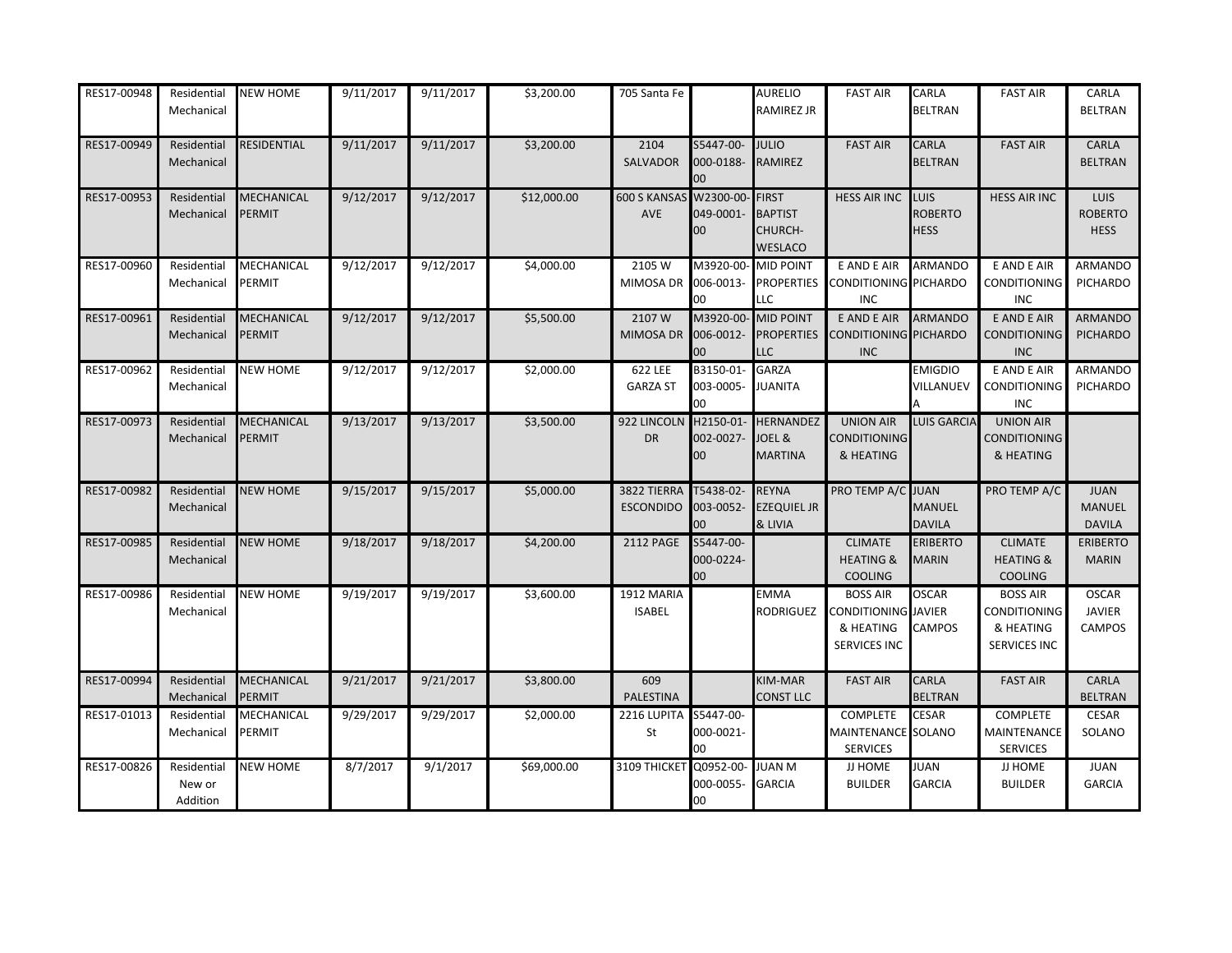| RES17-00907 | Residential<br>New or<br>Addition | <b>NEW HOME</b>         | 8/28/2017 | 9/5/2017  | \$100,000.00 | 2112 PAGE                         | S5447-00-<br>000-0224-<br>00      |                                                   | <b>CAMAR HOME</b> FELIPE<br>CONSTRUCTIO CAMACHO<br>N LLC      |                                           | CAMAR HOME<br><b>CONSTRUCTION</b><br>LLC                       | <b>FELIPE</b><br>CAMACHO          |
|-------------|-----------------------------------|-------------------------|-----------|-----------|--------------|-----------------------------------|-----------------------------------|---------------------------------------------------|---------------------------------------------------------------|-------------------------------------------|----------------------------------------------------------------|-----------------------------------|
| RES17-00838 | Residential<br>New or<br>Addition | <b>NEW HOME</b>         | 8/10/2017 | 9/6/2017  | \$30,000.00  | <b>508 LOS</b><br><b>TORRITOS</b> |                                   |                                                   | <b>OSCAR VITA</b><br>MODERNA LLC VANTINE                      | <b>AURORA P</b>                           | <b>OSCAR VITA</b><br><b>MODERNA LLC</b>                        | <b>AURORA P</b><br><b>VANTINE</b> |
| RES17-00884 | Residential<br>New or<br>Addition | <b>NEW HOME</b>         | 8/22/2017 | 9/6/2017  | \$120,000.00 | 317 STONE<br><b>RIDGE Dr</b>      | R3485-00-<br>000-0016-<br>00      | <b>KEYSTONE</b><br><b>CONSTRUCTI</b><br>ON        | <b>KEYSTONE</b><br>CONSTRUCTIO GAONA<br>${\sf N}$             | <b>DELPHINO</b>                           | <b>KEYSTONE</b><br><b>CONSTRUCTION</b>                         | <b>DELPHINO</b><br><b>GAONA</b>   |
| RES17-00906 | Residential<br>New or<br>Addition | <b>NEW HOME</b>         | 8/28/2017 | 9/7/2017  | \$95,000.00  | 705 Santa Fe                      |                                   | <b>AURELIO</b><br>RAMIREZ JR                      | AURELIO<br>RAMIREZ JR<br><b>CONSTRUCTIO</b><br>N, LLC         | Aurelio<br>Ramirez Jr.                    | <b>ARTURO</b><br>RAMIREZ JR<br><b>CONSTRUCTION</b><br>, LLC    | Aurelio<br>Ramirez Jr.            |
| RES17-00908 | Residential<br>New or<br>Addition | <b>NEW HOME</b>         | 8/29/2017 | 9/7/2017  | \$160,000.00 | 1207 JASPER<br>Dr                 | C8220-03-<br>000-0137-<br>$00 \,$ |                                                   |                                                               | <b>EFREN</b><br><b>RIVERA JR</b>          | 1 OAK<br><b>CONTRACTING</b>                                    | EFRAN<br><b>RIVERA JR</b>         |
| RES17-00914 | Residential<br>New or<br>Addition | RESIDENTIAL             | 8/30/2017 | 9/7/2017  | \$70,000.00  | 2104<br>SALVADOR                  | S5447-00-<br>000-0188-<br>00      | <b>JULIO</b><br>RAMIREZ                           |                                                               | <b>JULIO</b><br>RAMIREZ                   |                                                                |                                   |
| RES17-00911 | Residential<br>New or<br>Addition | <b>NEW HOME</b>         | 8/30/2017 | 9/8/2017  | \$109,000.00 | 2216 LUPITA<br>St                 | S5447-00-<br>000-0021-<br>00      |                                                   |                                                               | MICHELLE &<br>CAYETANO<br><b>MARTINEZ</b> |                                                                |                                   |
| RES17-00927 | Residential<br>New or<br>Addition | <b>NEW HOME</b>         | 9/5/2017  | 9/15/2017 | \$104,258.00 | 2303W<br>PRIMROSE Dr              | M3920-00-<br>008-0004-<br>00      | <b>MID POINT</b><br><b>PROPERTIES</b><br>LLC      | WESTWIND<br>HOME                                              | <b>BENJAMIN</b><br><b>IBARRA</b>          | WESTWIND<br>HOME                                               | BENJAMIN<br><b>IBARRA</b>         |
| RES17-00934 | Residential<br>New or<br>Addition | <b>NEW HOME</b>         | 9/6/2017  | 9/15/2017 | \$70,000.00  | 2408 Lupita                       | S5447-00-<br>000-0011-<br>00      |                                                   |                                                               | <b>NOE</b><br><b>RODRIGUEZ</b>            | LA HERMOSA<br><b>HOMES</b>                                     | <b>NOE</b><br><b>RODRIGUEZ</b>    |
| RES17-00909 | Residential<br>New or<br>Addition | <b>NEW HOME</b>         | 8/29/2017 | 9/18/2017 | \$130,000.00 | 2500 STONE<br><b>CLIFF</b>        | R3485-00-<br>000-0030-<br>00      | <b>JORGE</b><br><b>GARZA</b>                      | ELIZONDO<br>CONSTRUCTIO ELIZONDO<br>N AND<br>REMODELING       | <b>JAVIER</b>                             | <b>ELIZONDO</b><br><b>CONSTRUCTION</b><br>AND<br>REMODELING    | <b>JAVIER</b><br><b>ELIZONDO</b>  |
| RES17-00936 | Residential<br>New or<br>Addition | <b>NEW HOME</b>         | 9/7/2017  | 9/18/2017 | \$100,000.00 | 3010 WILD<br><b>TURKEY Dr</b>     | S3055-01-<br>000-0049-<br>00      | <b>LONNIE</b><br><b>BERRY</b>                     | LB/MB<br>INVESTMENTS, BERRY<br>INC DBA:<br><b>BERRY HOMES</b> | <b>LONNIE</b>                             | LB/MB<br><b>INVESTMENTS,</b><br>INC DBA: BERRY<br><b>HOMES</b> | <b>LONNIE</b><br><b>BERRY</b>     |
| RES17-00970 | Residential<br>New or<br>Addition | <b>ROOM</b><br>/STORAGE | 9/13/2017 | 9/19/2017 | \$1,100.00   | 624 W<br><b>HUISACHE ST</b>       | E7200-00-<br>012-0005-<br>00      | <b>VASQUEZ</b><br><b>SOFIA</b><br><b>GUERRERO</b> |                                                               | <b>SOFIA</b><br><b>ASQUEZ</b>             |                                                                |                                   |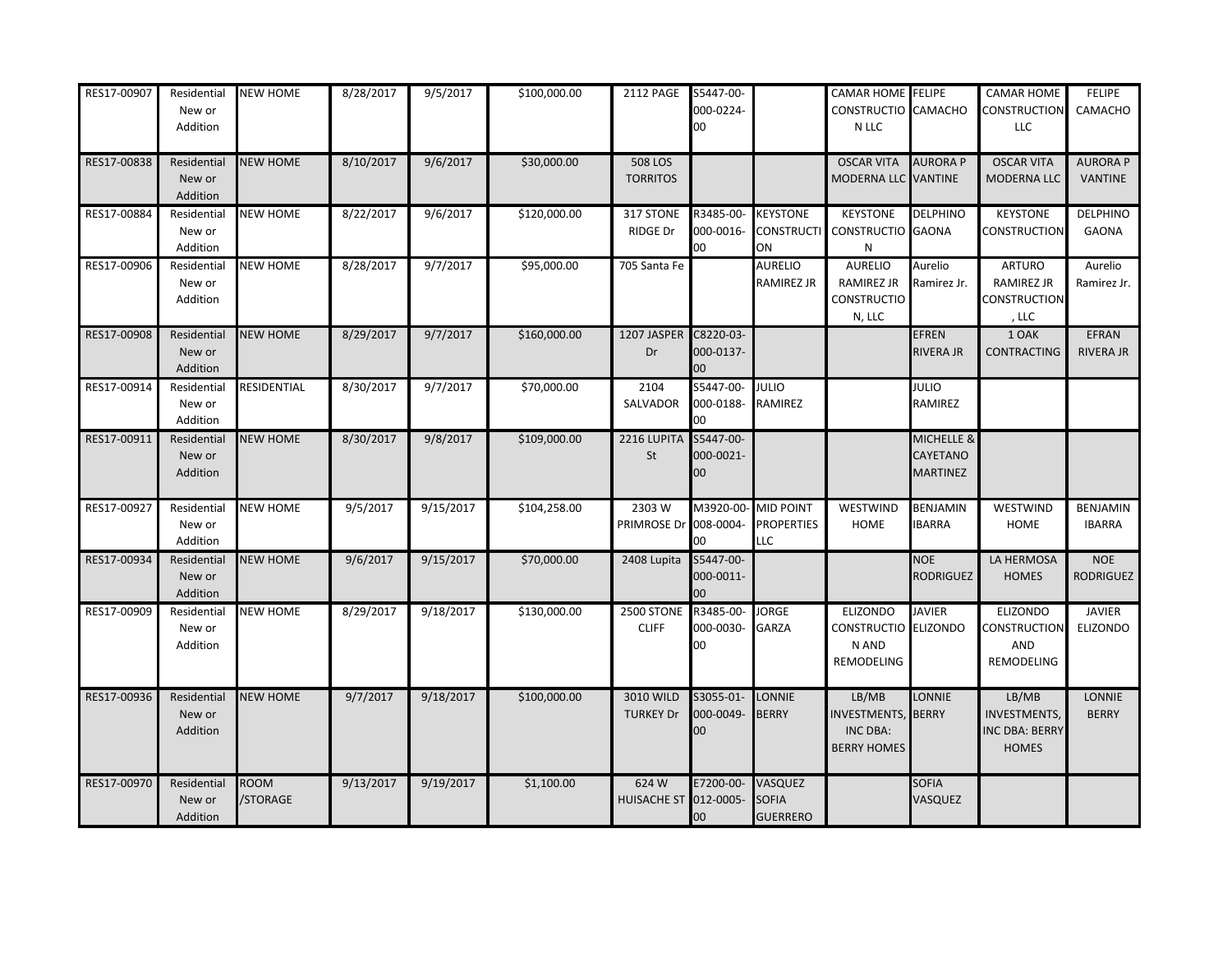| RES17-00916 | Residential                       | <b>NEW HOME</b>          | 8/31/2017 | 9/21/2017 | \$120,000.00 | 1497 N                         | A0800-00-                        | <b>ALBERTO</b>                                       |                                                          | <b>ALBERTO</b>                       |                                                           |                                   |
|-------------|-----------------------------------|--------------------------|-----------|-----------|--------------|--------------------------------|----------------------------------|------------------------------------------------------|----------------------------------------------------------|--------------------------------------|-----------------------------------------------------------|-----------------------------------|
|             | New or                            |                          |           |           |              | INTERNATION 000-1038-          |                                  | CAVAZOS                                              |                                                          | CAVAZOS                              |                                                           |                                   |
|             | Addition                          |                          |           |           |              | AL BLVD                        | 02                               |                                                      |                                                          |                                      |                                                           |                                   |
| RES17-00981 | Residential<br>New or<br>Addition | <b>NEW HOME</b>          | 9/15/2017 | 9/22/2017 | \$55,000.00  | 3802 BORG<br><b>DR</b>         | L3135-04-<br>000-0047-<br>00     | <b>JIMENEZ</b><br><b>JUAN</b>                        |                                                          | <b>JESUS</b><br><b>HERNANDEZ</b>     |                                                           |                                   |
|             |                                   |                          |           |           |              |                                |                                  |                                                      |                                                          |                                      |                                                           |                                   |
| RES17-00967 | Residential<br>New or<br>Addition | <b>NEW HOME</b>          | 9/13/2017 | 9/25/2017 | \$105,000.00 | 2016 PAGE<br>Ave               | S5447-00-<br>000-0228-<br>00     |                                                      | <b>CAMAR HOME</b> FELIPE<br>CONSTRUCTIO CAMACHO<br>N LLC |                                      | <b>CAMAR HOME</b><br>CONSTRUCTION<br>LLC                  | <b>FELIPE</b><br>CAMACHO          |
| RES17-00992 | Residential<br>New or<br>Addition | <b>NEW HOME</b>          | 9/21/2017 | 9/25/2017 | \$45,000.00  | 3622<br>PINEHURST              | T3832-00-<br>000-0055-<br>00     |                                                      |                                                          | <b>BALLARDO</b><br><b>TREVINO</b>    |                                                           |                                   |
| RES17-00787 | Residential<br>New or<br>Addition | <b>NEW HOME</b>          | 7/26/2017 | 9/27/2017 | \$101,480.00 | <b>3710 FICA</b>               |                                  |                                                      | <b>GUZMAN</b><br>CONSTRUCTIO CRUZ<br>$\mathsf{N}$        | <b>MATTHEW</b>                       | <b>GUZMAN</b><br><b>CONSTRUCTION</b>                      | <b>MATTHEW</b><br>CRUZ            |
| RES17-00955 | Residential<br>New or<br>Addition | <b>NEW HOME</b>          | 9/12/2017 | 9/27/2017 | \$210,000.00 | 3604 OAK<br>PRESERVE           | P5005-01-<br>00A-0013-<br>00     | <b>JOSE</b><br>MARTINEZ &<br>ANABEL<br><b>TAPIA</b>  | <b>RGV VILLA</b><br>HOMES LLC                            | <b>EMIGDIO</b><br>VILLANUEV<br>A III | <b>RGV VILLA</b><br><b>HOMES LLC</b>                      | <b>EMIGDIO</b><br>VILLANUEVA<br>Ш |
| RES17-00980 | Residential<br>New or<br>Addition | <b>NEW HOME</b>          | 9/15/2017 | 9/28/2017 | \$85,000.00  | 601 SANTA<br><b>ELENA St</b>   | P4401-00-<br>000-0119-           |                                                      |                                                          | <b>MARTIN</b><br>VILLANUEV           | <b>VILLA DEL SOL</b><br><b>CONSTRUCTION</b><br><b>LLC</b> |                                   |
| RES17-00939 | Residential<br>New or<br>Addition | <b>EXPANDING</b><br>HOME | 9/7/2017  | 9/29/2017 | \$30,000.00  | <b>2107 LARGO</b><br><b>ST</b> | C0224-01-<br>000-0025-<br>00     | <b>RANGEL</b><br>MIGUEL &<br>LEXI<br>PETERSON        |                                                          | MIGUEL<br><b>RANGEL</b>              |                                                           |                                   |
| RES17-00886 | Residential<br>New or<br>Addition | <b>NEW</b>               | 8/22/2017 | 9/29/2017 | \$115,000.00 | <b>4206 VIDA</b><br>GRANDE     | T5438-01-<br>006-0006-<br>00     | <b>CHRISTOPHE</b><br>R SMITH                         |                                                          | <b>JOSE</b><br>CANDANOS              |                                                           |                                   |
| RES17-00915 | Residential<br>New or<br>Addition | <b>NEW HOME</b>          | 8/30/2017 | 9/29/2017 | \$150,000.00 | 4001<br>EVERGLADES             | C8354-00-<br>000-0101-<br>00     | <b>FRANK &amp;</b><br><b>ERICA</b><br><b>HERRERA</b> | <b>THE</b><br><b>STRUCTURE</b><br><b>TEAM LLC</b>        | <b>RONNIE</b><br><b>CAVAZOS</b>      | THE<br><b>STRUCTURE</b><br><b>TEAM LLC</b>                | <b>RONNIE</b><br><b>CAVAZOS</b>   |
| RES17-00989 | Residential<br>New or<br>Addition | <b>NEW HOME</b>          | 9/20/2017 | 9/29/2017 | \$89,000.00  | 1913<br>SALVADOR<br>Ave        | S5447-00-<br>000-0204-<br>DO.    |                                                      | JJ HOME<br><b>BUILDER</b>                                | JUAN<br><b>GARCIA</b>                | JJ HOME<br><b>BUILDER</b>                                 | <b>JUAN</b><br><b>GARCIA</b>      |
| RES17-00924 | Residential<br>Plumbing           | <b>NEW HOME</b>          | 9/1/2017  | 9/1/2017  | \$0.00       | 3109 THICKET                   | Q0952-00-<br>000-0055-<br>$00\,$ | <b>JUAN M</b><br><b>GARCIA</b>                       | <b>JM PLUMBING</b>                                       | <b>JUAN</b><br><b>GARCIA</b>         | <b>JM PLUMBING</b>                                        | <b>JUAN</b><br><b>GARCIA</b>      |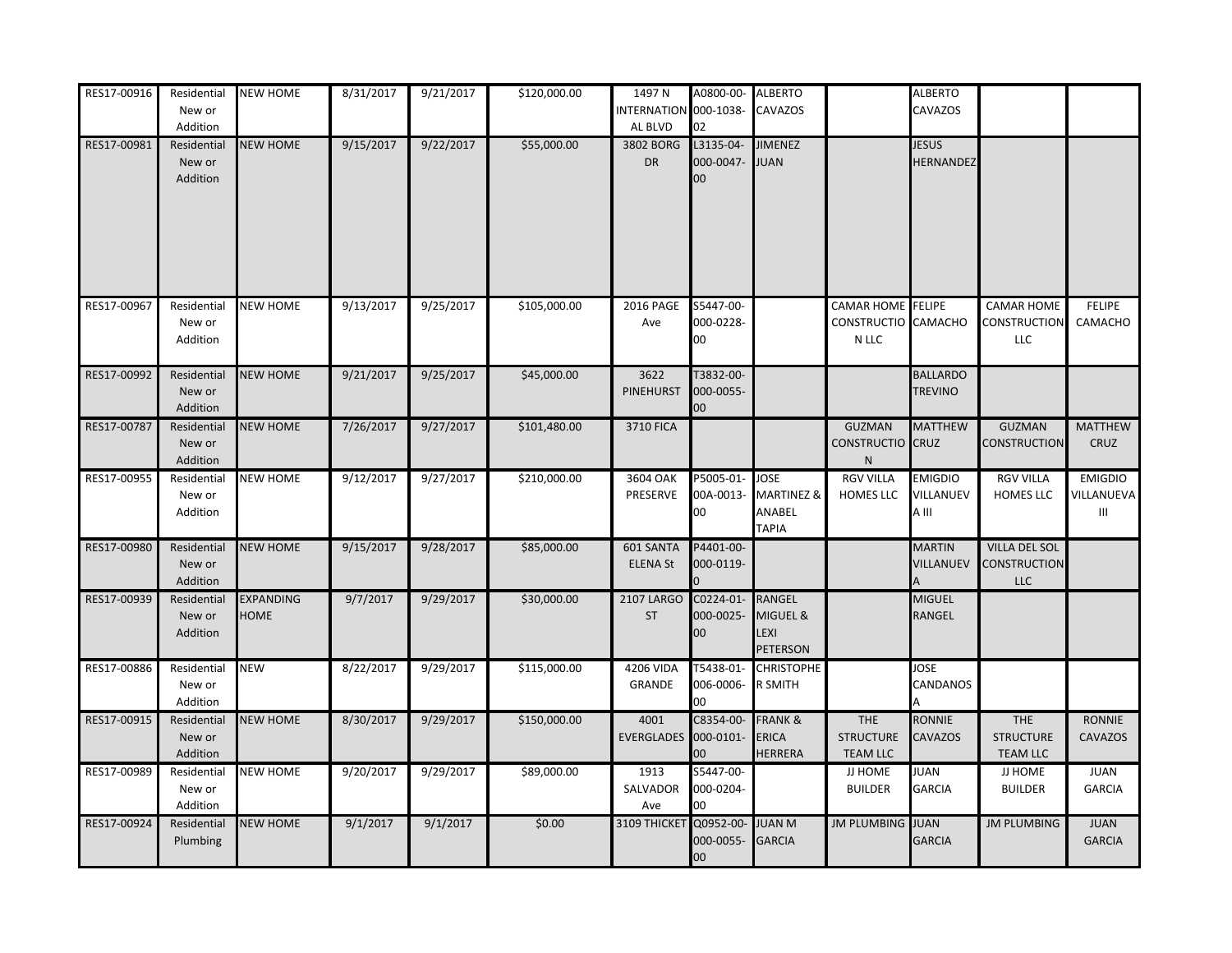| RES17-00920 | Residential<br>Plumbing | PLUMBING<br>PERMIT        | 9/1/2017  | 9/1/2017  | \$0.00 | 1305 S TEXAS W3800-00-<br>Blvd              | 580-0000-<br>80               | <b>MCALLEN</b><br>ZEMFIRA &<br>CULLEN A       | MIRANDA<br>PLUMING LLC                                   | <b>FRANCISCO</b><br><b>JAVIER</b><br>MIRANDA | <b>MIRANDA</b><br>PLUMING LLC              | <b>FRANCISCO</b><br><b>JAVIER</b><br><b>MIRANDA</b> |
|-------------|-------------------------|---------------------------|-----------|-----------|--------|---------------------------------------------|-------------------------------|-----------------------------------------------|----------------------------------------------------------|----------------------------------------------|--------------------------------------------|-----------------------------------------------------|
| RES17-00929 | Residential<br>Plumbing | PLUMBING                  | 9/5/2017  | 9/5/2017  | \$0.00 | <b>2112 PAGE</b>                            | S5447-00-<br>000-0224-<br>00  |                                               | <b>BLACKJACK</b><br><b>PLUMBING</b>                      | <b>JAIME</b><br>REYNA                        | <b>BLACKJACK</b><br>PLUMBING               | JAIME<br><b>REYNA</b>                               |
| RES17-00928 | Residential<br>Plumbing | PLUMBING<br>PERMIT        | 9/5/2017  | 9/5/2017  | \$0.00 | 609<br>PALESTINA                            |                               | KIM-MAR<br>CONST LLC                          | <b>BLACKJACK</b><br>PLUMBING                             | <b>JAIME</b><br><b>REYNA</b>                 | <b>BLACKJACK</b><br>PLUMBING               | JAIME<br><b>REYNA</b>                               |
| RES17-00930 | Residential<br>Plumbing | PLUMBING<br>PERMIT        | 9/5/2017  | 9/5/2017  | \$0.00 | 1109 SPEAR St M4154-03-                     | 000-0035-<br>ОC               |                                               |                                                          | <b>GUADALUPE</b><br><b>TREVINO</b>           | <b>TREVINO'S</b><br><b>PLUMBING</b>        | <b>GUADALUPE</b><br><b>TREVINO</b>                  |
| RES17-00937 | Residential<br>Plumbing | <b>NEW HOME</b>           | 9/7/2017  | 9/7/2017  | \$0.00 | 317 STONE<br><b>RIDGE Dr</b>                | R3485-00-<br>000-0016-<br>ОC  | <b>KEYSTONE</b><br><b>CONSTRUCTI</b><br>ON    |                                                          | <b>JOSE LUIS</b><br>HERNANDEZ                | <b>CDH PLUMBING</b><br>CO                  | <b>JOSE LUIS</b><br>HERNANDEZ                       |
| RES17-00935 | Residential<br>Plumbing | PLUMBING<br>PERMIT        | 9/7/2017  | 9/7/2017  | \$0.00 | 2307 S<br>MULBERRY DR 001-0005-             | M3920-00-<br>OC.              | <b>MID POINT</b><br><b>PROPERTIES</b><br>LLC  |                                                          | BENJAMIN<br><b>IBARRA</b>                    | <b>CESAR</b><br>VILLAREAL INC              | <b>CESAR</b><br>VILLARREAL                          |
| RES17-00940 | Residential<br>Plumbing | PLUMBING<br>PERMIT        | 9/8/2017  | 9/8/2017  | \$0.00 | 2216 LUPITA S5447-00-<br>St                 | 000-0021-<br>00               |                                               | BALDEMAR<br><b>FLORES</b><br>PLUMBING                    | <b>BALDEMAR</b><br><b>FLORES</b>             | BALDEMAR<br><b>FLORES</b><br>PLUMBING      | BALDEMAR<br><b>FLORES</b>                           |
| RES17-00942 | Residential<br>Plumbing | PLUMBING<br>PERMIT        | 9/8/2017  | 9/8/2017  | \$0.00 | 1207 JASPER<br>Dr                           | C8220-03-<br>000-0137-<br>00  |                                               | <b>RAMOS</b><br><b>PLUBING</b>                           | RAMOS JR<br><b>ALBERTO</b>                   | <b>RAMOS</b><br><b>PLUBING</b>             | <b>RAMOS JR</b><br><b>ALBERTO</b>                   |
| RES17-00943 | Residential<br>Plumbing | RE PIPE                   | 9/8/2017  | 9/8/2017  | \$0.00 | 3706<br><b>DIAMOND</b><br><b>BLVD</b>       | C2675-01-<br>000-0016-<br>Э0  | WESLACO<br><b>HOUSING</b><br><b>AUTHORITY</b> | <b>BPS PLUMBING JUAN</b><br><b>SERVICE</b>               | <b>BARRERA</b>                               | <b>BPS PLUMBING</b><br><b>SERVICE</b>      | <b>JUAN</b><br><b>BARRERA</b>                       |
| RES17-00944 | Residential<br>Plumbing | RE-PIPE                   | 9/8/2017  | 9/8/2017  | \$0.00 | 3714<br><b>DIAMOND</b><br><b>BLVD</b>       | C2675-01-<br>000-0014-<br>00  | <b>WESLACO</b><br><b>HOUSING</b><br>AUTHORITY | <b>BPS PLUMBING JUAN</b><br><b>SERVICE</b>               | <b>BARRERA</b>                               | <b>BPS PLUMBING</b><br><b>SERVICE</b>      | <b>JUAN</b><br><b>BARRERA</b>                       |
| RES17-00959 | Residential<br>Plumbing | RESIDENTIAL               | 9/12/2017 | 9/12/2017 | \$0.00 | 2104<br>SALVADOR                            | S5447-00-<br>000-0188-<br>ОC  | <b>JULIO</b><br>RAMIREZ                       | VALDEZ<br><b>PLUMBING</b>                                | ANIBAL<br>VALDEZ                             | VALDEZ<br><b>PLUMBING</b>                  | ANIBAL<br>VALDEZ                                    |
| RES17-00974 | Residential<br>Plumbing | PLUMBING<br>PERMIT        | 9/13/2017 | 9/13/2017 | \$0.00 | 1912 MARIA<br><b>ISABEL</b>                 |                               | EMMA<br><b>RODRIGUEZ</b>                      | PROFESSIONAL GABRIEL<br><b>SERVICE</b><br>PLUMBING       | AVENDANO                                     | PROFESSIONAL<br><b>SERVICE</b><br>PLUMBING | GABRIEL<br>AVENDANO                                 |
| RES17-00975 | Residential<br>Plumbing | PLUMBING<br>PERMIT        | 9/14/2017 | 9/14/2017 | \$0.00 | 1820W<br><b>CORPUS</b><br><b>CHRISTI St</b> |                               |                                               | SWEET WATER ROGELIO JR<br><b>HOME</b><br><b>SERVICES</b> | ARENAS                                       | <b>SWEET WATER</b><br><b>HOME SERVICES</b> | ROGELIO JR<br><b>ARENAS</b>                         |
| RES17-00977 | Residential<br>Plumbing | PLUMBING<br>PERMIT        | 9/15/2017 | 9/15/2017 | \$0.00 | 705 Santa Fe                                |                               | <b>AURELIO</b><br>RAMIREZ JR                  | VALDEZ<br>PLUMBING                                       | ANIBAL<br>VALDEZ                             | VALDEZ<br>PLUMBING                         | ANIBAL<br>VALDEZ                                    |
| RES17-00983 | Residential<br>Plumbing | PLUMBING<br><b>PERMIT</b> | 9/15/2017 | 9/15/2017 | \$0.00 | 2303W<br>PRIMROSE Dr                        | V13920-00-<br>008-0004-<br>OO | <b>MID POINT</b><br><b>PROPERTIES</b><br>LLC  |                                                          | <b>CESAR</b><br>VILLARREAL                   | <b>CESAR</b><br><b>VILLAREAL INC</b>       | <b>CESAR</b><br>VILLARREAL                          |